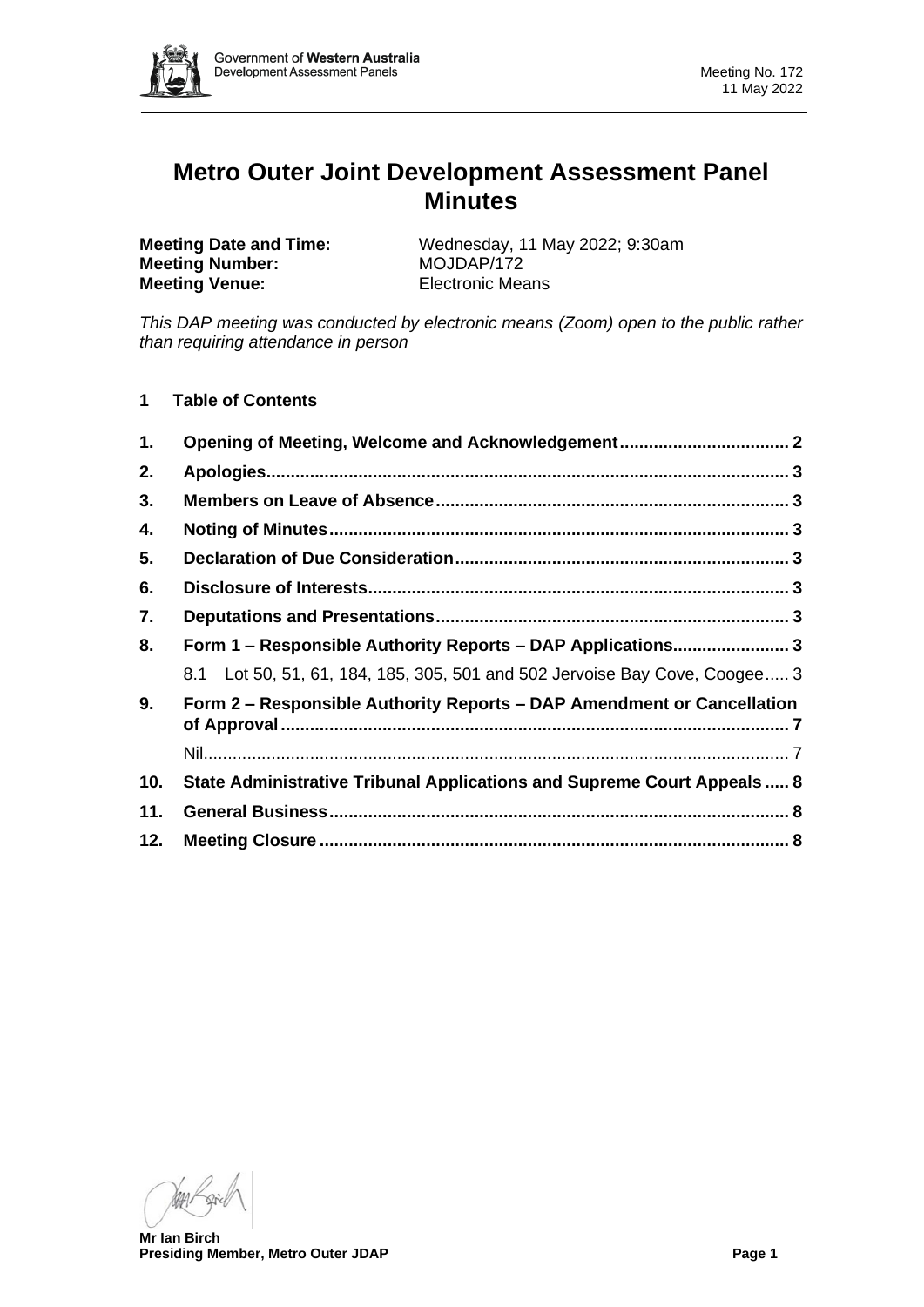

# **Attendance**

## **DAP Members**

Mr Ian Birch (Presiding Member) Ms Sheryl Chaffer (Deputy Presiding Member) Mr Jason Hick (Third Specialist Member) Cr Chontelle Stone (Local Government Member, City of Cockburn) Cr Tom Widenbar (Local Government Member, City of Cockburn)

# **Officers in attendance**

Mr Sam Lissiman (Western Australian Planning Commission) Mr Diarmuid O'Connor (Western Australian Planning Commission) Ms Lucia Dunstan (City of Cockburn) Mr Daniel Arndt (City of Cockburn

### **Minute Secretary**

Ms Megan Ventris (DAP Secretariat) Ms Ashlee Kelly (DAP Secretariat)

# **Applicants and Submitters**

Mr Jarrod Ross (Taylor Burrell Barnett) Mr Iain Appleby (Department of Transport) Mr Matt Zuvela (Department of Transport)

### **Members of the Public / Media**

<span id="page-1-0"></span>Nil.

### **1. Opening of Meeting, Welcome and Acknowledgement**

The Presiding Member declared the meeting open at 9:33am on 11 May 2022 and acknowledged the traditional owners and paid respect to Elders past and present of the land on which the meeting was being held.

The Presiding Member announced the meeting would be run in accordance with the DAP Standing Orders 2020 under the *Planning and Development (Development Assessment Panels) Regulations 2011.*

### **1.1 Announcements by Presiding Member**

The Presiding Member advised that in accordance with Section 5.16 of the DAP Standing Orders 2020 which states *'A person must not use any electronic, visual or audio recording device or instrument to record the proceedings of the DAP meeting unless the Presiding Member has given permission to do so.',* the meeting would not be recorded.

This meeting was convened via electronic means (Zoom). Members were reminded to announce their name and title prior to speaking.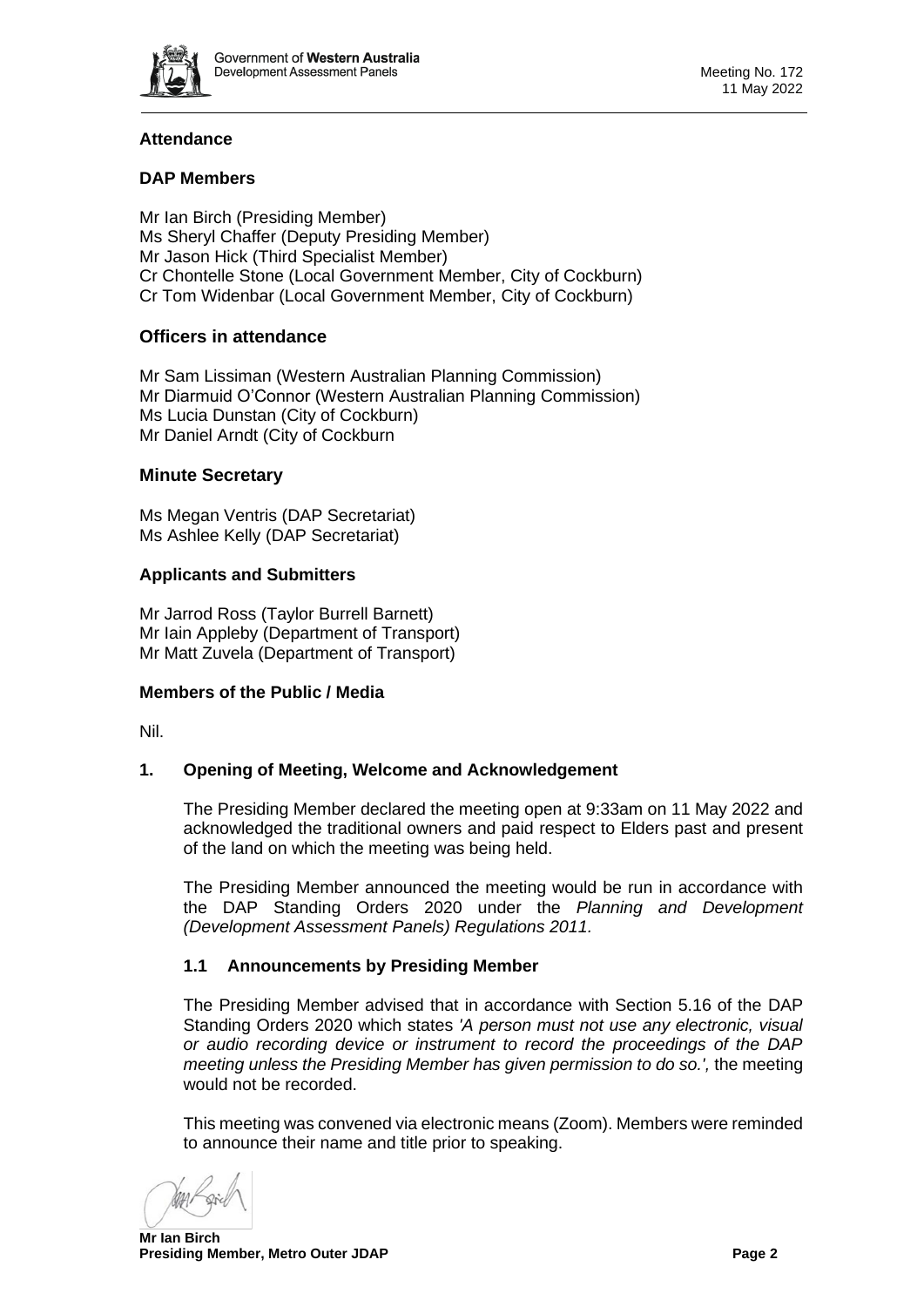

# <span id="page-2-0"></span>**2. Apologies**

Cr Phoebe Corke (Local Government Member, City of Cockburn)

## <span id="page-2-1"></span>**3. Members on Leave of Absence**

Nil.

## <span id="page-2-2"></span>**4. Noting of Minutes**

DAP members noted that signed minutes of previous meetings are available on the [DAP website.](https://www.dplh.wa.gov.au/about/development-assessment-panels/daps-agendas-and-minutes)

## <span id="page-2-3"></span>**5. Declaration of Due Consideration**

All members declared that they had duly considered the documents.

## <span id="page-2-4"></span>**6. Disclosure of Interests**

Nil.

### <span id="page-2-5"></span>**7. Deputations and Presentations**

- **7.1** Mr Jarrod Ross (Taylor Burrell Barnett) addressed the DAP in relation to the application at Item 8.1 and responded to questions from the panel.
- **7.2** Mr Iain Appleby and Matt Zuvela (Department of Transport) addressed the DAP in relation to the application at Item 8.1 and responded to questions from the panel.
- **7.3** Mr Sam Lissiman (Western Australian Planning Commission) addressed the DAP in relation to the application at Item 8.1 and responded to questions from the panel.

### <span id="page-2-6"></span>**8. Form 1 – Responsible Authority Reports – DAP Applications**

### <span id="page-2-7"></span>**8.1 Lot 50, 51, 61, 184, 185, 305, 501 and 502 Jervoise Bay Cove, Coogee**

| Development Description: | <b>Bulk Earthworks</b>                    |
|--------------------------|-------------------------------------------|
| Applicant:               | <b>Taylor Burrell Barnett</b>             |
| Owner:                   | State of Western Australia (Department of |
|                          | Transport)                                |
| Responsible Authority:   | Western Australian Planning Commission    |
| DAP File No:             | DAP/21/01956                              |

**Mr Ian Birch Presiding Member, Metro Outer JDAP Page 3**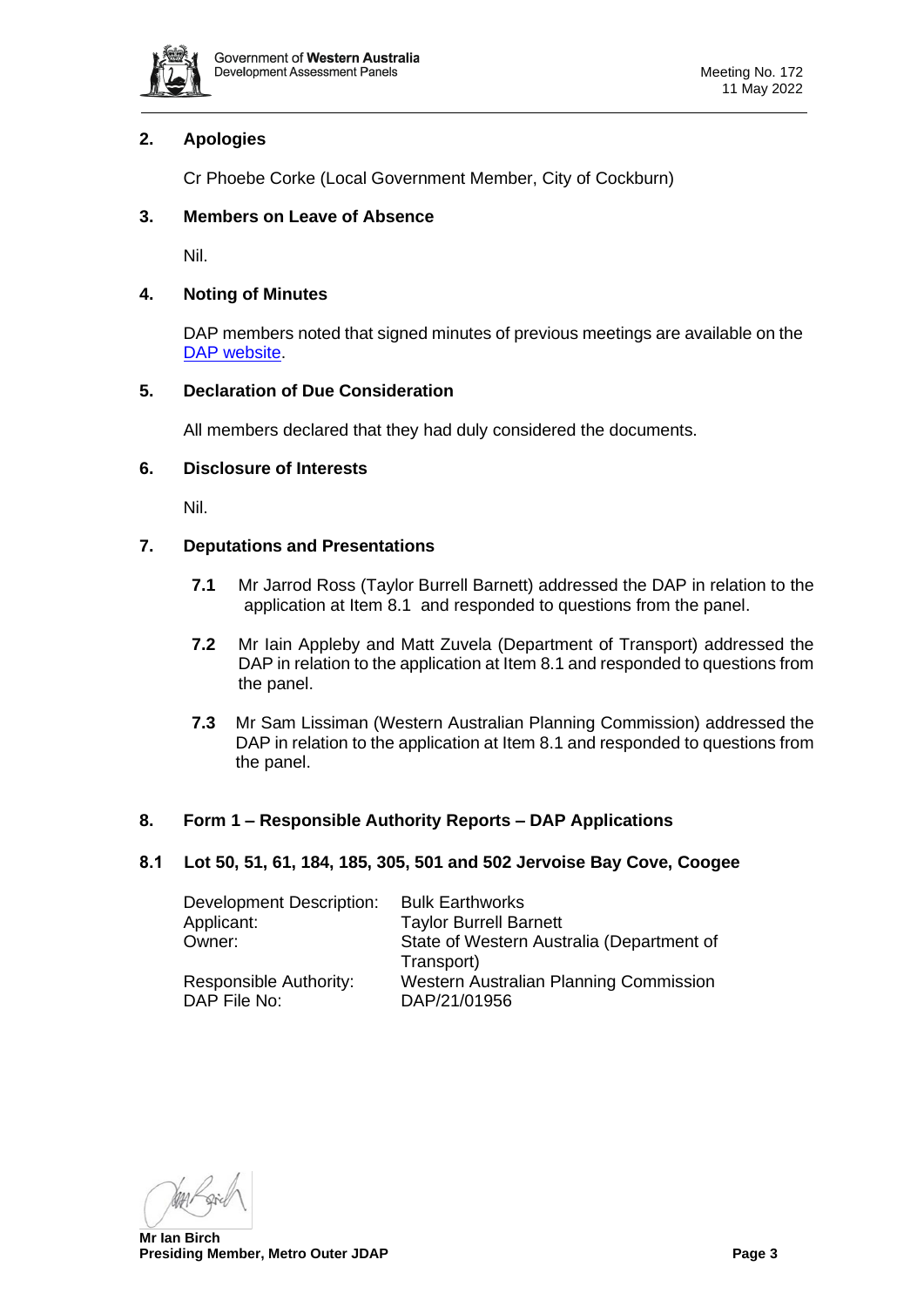

# **REPORT RECOMMENDATION**

**Moved by: Cr Chontelle Stone <b>Seconded by:** Ms Sheryl Chaffer

With the approval of the Mover and Seconder, the following amendment was made:

(i) That Condition No. 9 be amended to read as follows:

*Prior to commencement of works, a weed and rehabilitation management plan for the retained vegetation within the precinct site is to be prepared and approved to the satisfaction of the Western Australian Planning Commission, on the advice of the Department of Biodiversity, Conservation and Attractions. Works are to be carried out in accordance with the approved plan.*

**REASON:** To clarify that the required management plan applies to the development site rather than the broader Woodman Point Regional Park area.

That the Metro Outer Joint Development Assessment Panel resolve to:

**Approve** Development Assessment Panel application reference DAP/21/01956 and the accompanying plan dated 11 April 2022 (**Attachment 2**), pursuant to clause 30(1) of the Metropolitan Region Scheme, subject to the following conditions:

#### **Conditions**

- 1. The development is to be carried out in accordance with the plan date stamped 11 April 2022 (attached) by the Department of Planning, Lands and Heritage subject to any modifications as required by the conditions of approval.
- 2. This decision constitutes planning approval only. If works have not substantially commenced within four years of this approval being granted, the approval shall lapse and be of no further effect.
- 3. Prior to the commencement of works, suitable arrangements are to be made with the Department of Jobs, Tourism, Science and Innovation for the granting of an easement over the existing pipeline corridor, to the benefit of Cockburn Cement Pty Ltd, to the satisfaction of the Western Australian Planning Commission.
- 4. Prior to the commencement of works, a revised site plan which identifies finished ground levels across the site is to be prepared and approved to the satisfaction of the Western Australian Planning Commission, on the advice of the City of Cockburn. Works are to be carried out in accordance with the approved plan.
- 5. Prior to the commencement of works, a construction management plan is to be prepared and approved to the satisfaction of the Western Australian Planning Commission, on the advice of the City of Cockburn. Works are to be carried out in accordance with the approved plan.
- 6. Prior to the commencement of works, a dust management plan is to be prepared and approved to the satisfaction of the Western Australian Planning Commission, on the advice of the City of Cockburn. Works are to be carried out in accordance with the approved plan.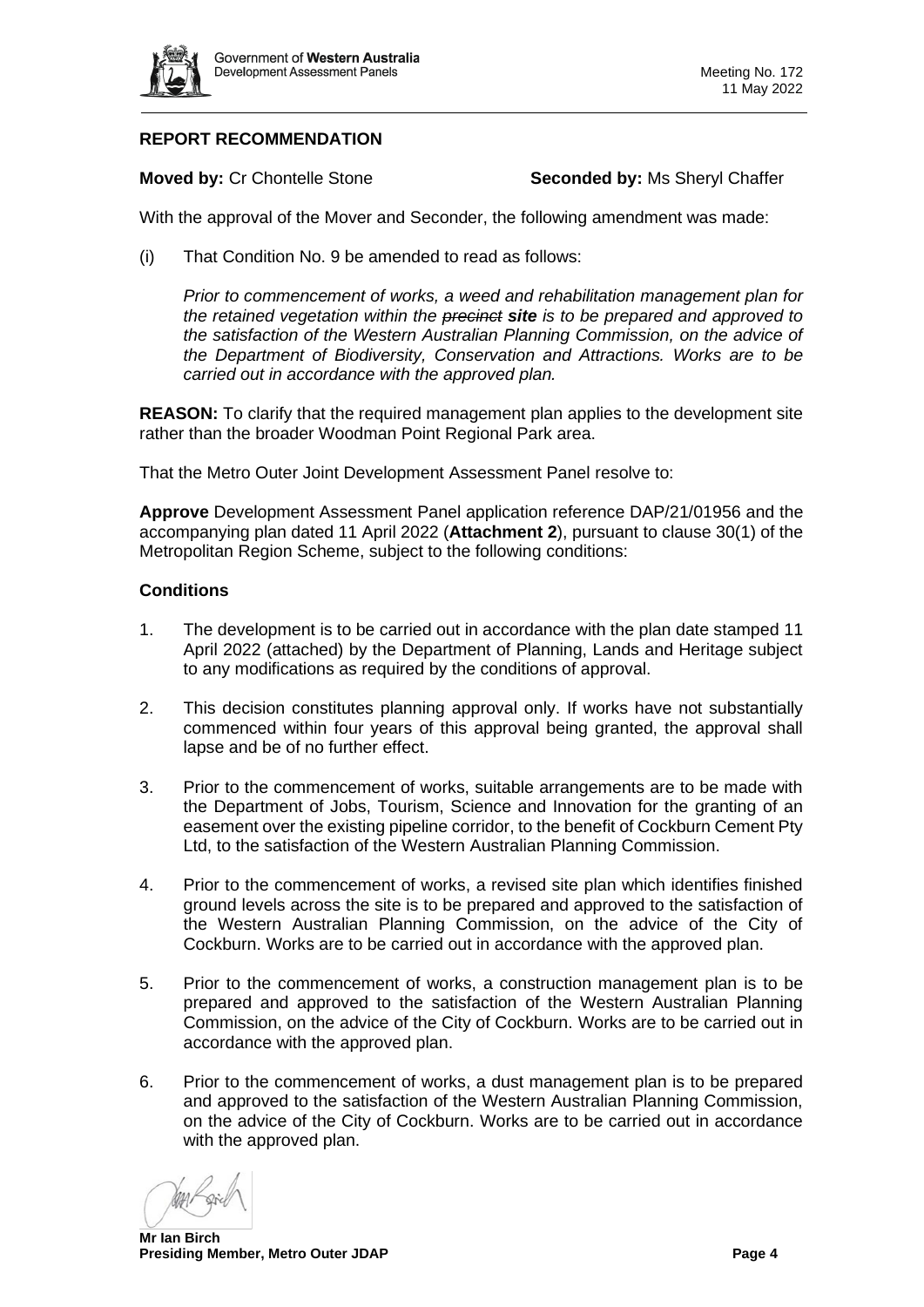

- 7. Prior to the commencement of works, a stormwater management plan is to be prepared and approved to the satisfaction of the Western Australian Planning Commission, on the advice of the City of Cockburn and the Department of Water and Environmental Regulation. Works are to be carried out in accordance with the approved plan.
- 8. Prior to the commencement of works, a landscaping plan is to be prepared and approved to the satisfaction of the Western Australian Planning Commission, on the advice of the City of Cockburn. Works are to be carried out in accordance with the approved plan.
- 9. Prior to commencement of works, a weed and rehabilitation management plan for the retained vegetation within the site is to be prepared and approved to the satisfaction of the Western Australian Planning Commission, on the advice of the Department of Biodiversity, Conservation and Attractions. Works are to be carried out in accordance with the approved plan.
- 10. Other than the 7.8 hectares approved in Clearing Permit CPS 8737/1, no disturbance or clearing of native vegetation within Bush Forever area 341 is to occur, unless otherwise agreed to by the Department of Water and Environmental Regulation, to the satisfaction of the Western Australian Planning Commission.
- 11. No building materials, rubbish or other deleterious matter is to be deposited in the remaining portion of Bush Forever area 341 to the satisfaction of the Western Australian Planning Commission.
- 12. Uniform fencing, that is compatible with the natural environment, is to be provided along the boundary of the development and Bush Forever area 341 to the satisfaction of the Western Australian Planning Commission, and to the specifications of the Department of Biodiversity, Conservation and Attractions.
- 13. The premises shall be kept in a neat and tidy condition at all times by the owner/occupier to the satisfaction of the Western Australian Planning Commission, on the advice of the City of Cockburn.

### **Advice Notes**

- 1. This decision constitutes planning approval under the Metropolitan Region Scheme only. It is the applicant's responsibility to comply with all other applicable legislation and obtain all required approvals, licences and permits prior to commencement of this development.
- 2. The Department of Biodiversity, Conservation and Attractions (DBCA) advises that an application to modify a threatened ecological community (*Callistris preissi/Melaleuca lanceolata* forests and woodland) is required under Section 45 of the *Biodiversity Conservation Act 2016*. The applicant is to liaise with DBCA in this regard.

**Mr Ian Birch Presiding Member, Metro Outer JDAP Page 5 Page 5**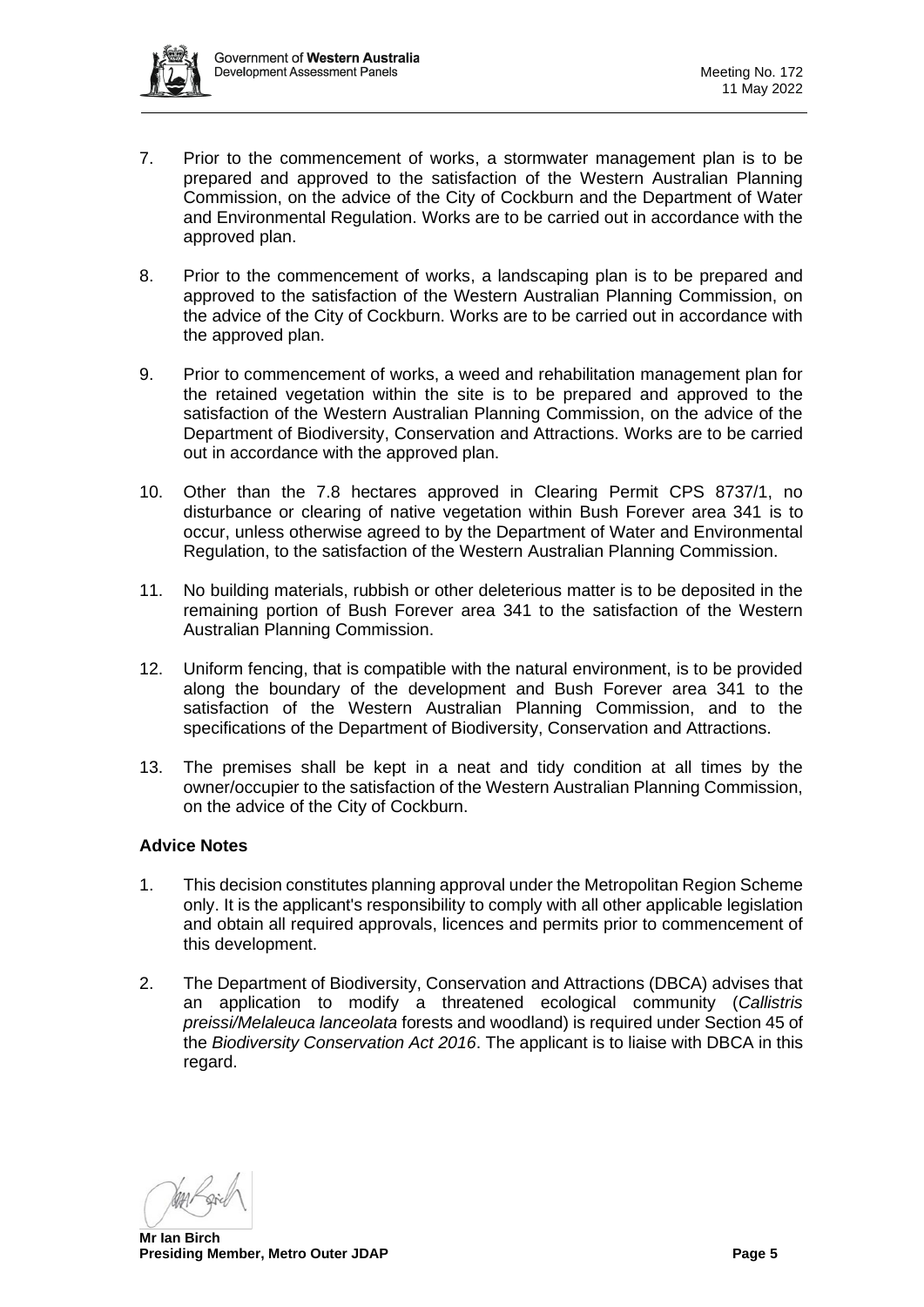

- 3. The works are proposed in the vicinity of the emergency outfall from the nearby Woodman Point Waste Water Treatment Plant. The applicant is advised to submit an 'Approval of Works' application to the Water Corporation for works proposed near Water Corporation assets. The applicant is required to fund the full cost of protecting or modifying any existing infrastructure which may be affected by the proposed works.
- 4. In regard to Condition 3, the applicant is advised to liaise with the Department of Jobs, Tourism, Science and Innovation and the Department of Planning, Lands and Heritage's Land Use Management division in relation to the granting of an easement.
- 5. With regard to Condition 5, the City of Cockburn advises that the construction management plan is to be prepared in accordance with the City's construction management plan guidelines and is to address the following:
	- a) access to and from the site;
	- b) delivery of materials and equipment to the site:
	- c) storage of materials and equipment on the site;
	- d) parking arrangements for contractors and subcontractors;
	- e) management of construction waste; and
	- f) other matters likely to impact on the surrounding properties.
- 6. With regard to Condition 5, the Department of Water and Environmental Regulation advises that due to the potential for development works to intercept soil contamination, the construction management plan should address the contamination status of the site and be developed in reference to the existing site management plan titled 'Woodman Point Boating Precinct – Site Management Plan' (AECOM, 16 September 2016).
- 7. With regard to Condition 6, the City of Cockburn advises that the detailed dust management plan is to comply with the City of Cockburn's "Guidelines for the Preparation of a Dust Management Plan for Development Sites within the City of Cockburn".
- 8. With regard to Condition 8, the City of Cockburn and the Department of Biodiversity, Conservation and Attractions advise that the landscaping plan is to address the following:
	- a) the location, number, size and species type of existing and proposed trees and shrubs, including calculations for the landscaping area;
	- b) the removal of *Casuarina equisetifolia*, a known weed species, from the plant schedule;
	- c) any lawns to be established;
	- d) any existing landscape areas to be retained;
	- e) those areas to be reticulated or irrigated; and
	- f) verge treatments.
- 9. With regard to Condition 9, the Department of Biodiversity, Conservation and Attractions recommends that the weed and rehabilitation management plan be implemented for a minimum period of five years and include weed mapping, weed and pest animal control, access control and interface management.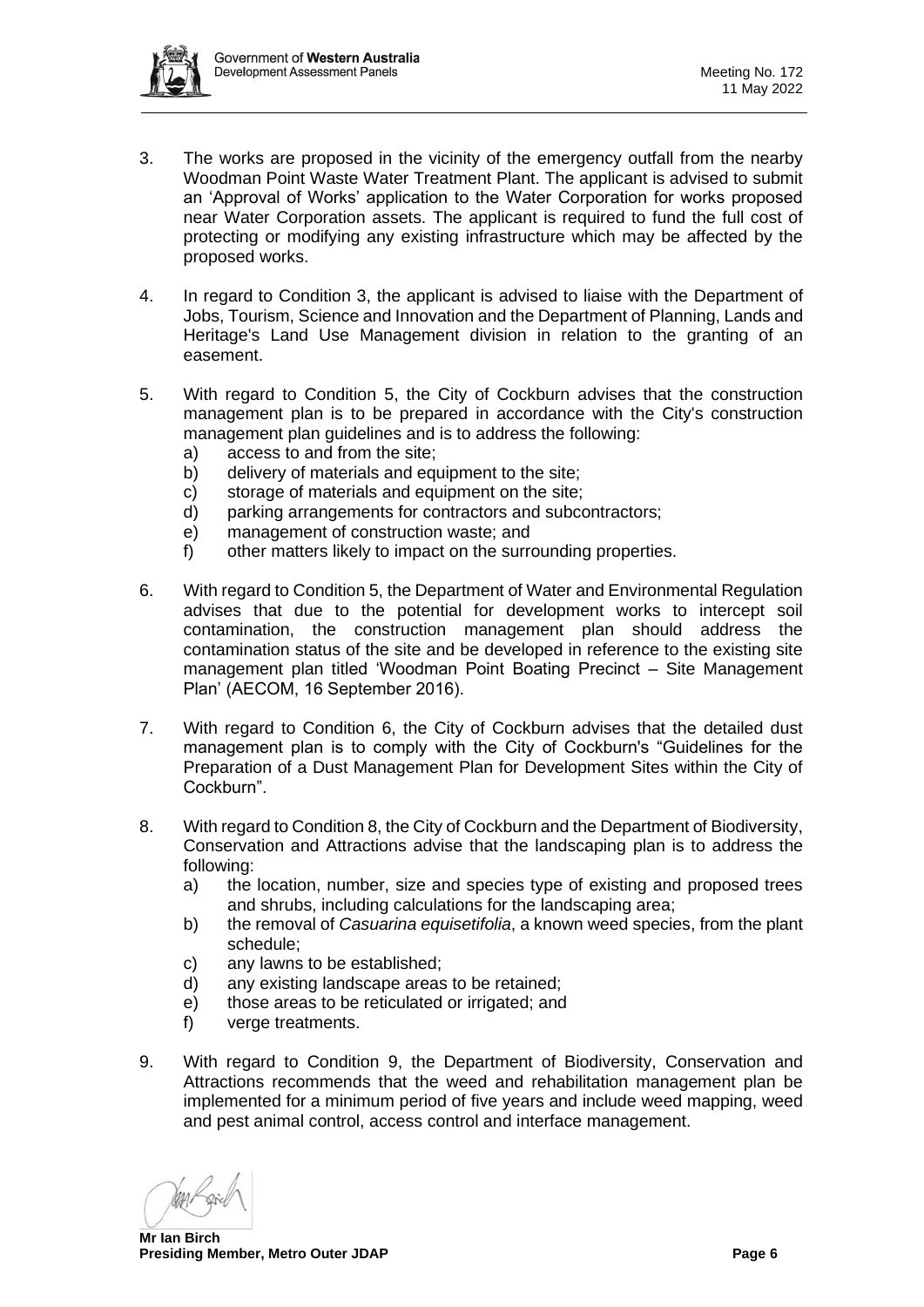

- 10. The City of Cockburn advises that due to dust and sand release, bulk earthworks may be prohibited on site between 1 October and 31 March the following year in accordance with the City's Dust Management for Development Sites policy. The applicant is advised to liaise with the City's Health Services in this regard.
- 11. A Bushfire Management Plan has been prepared for the site (Entire Fire Management dated 21/12/2020), and this will need to be implemented during subsequent stages of planning and development, and during the ongoing operation of the precinct.
- 12. This site is located in an area which records confirm was used for military training but do not confirm that the site was used for live firing. No specific UXO contaminated site has been identified in the area and no UXO has been recovered from the site. However, a possibility still exists that UXO may be found on this site. The applicant is advised to contact police if a suspicious item that may be UXO is found. Further information can be found at [www.defence.gov.au/uxo.](http://www.defence.gov.au/uxo)
- 13. Main Roads Western Australia advises the landowner/applicant with regard to Cockburn Road:
	- a) temporary fencing is to be installed along the boundary of the development area and Cockburn Road to prevent access to/from the road reserve for the duration of works;
	- b) no stormwater drainage is to be discharged onto the road reserve;
	- c) the landowner/applicant shall make good any damage to the existing verge vegetation within the road reserve; and
	- d) no works are permitted within the Cockburn Road reserve, unless Main Roads has issued a Working on Roads permit

### **The Report Recommendation was put and CARRIED UNANIMOUSLY.**

**REASON:** The proposal facilitates implementation of the planned use of the site for recreational boating purposes. Key environmental matters and coordination with surrounding uses have been worked through with relevant authorities and landowners. Conditions of approval deal with sensitive natural environment issues.

#### <span id="page-6-0"></span>**9. Form 2 – Responsible Authority Reports – DAP Amendment or Cancellation of Approval**

<span id="page-6-1"></span>Nil*.*

**Mr Ian Birch Presiding Member, Metro Outer JDAP Page 7 Page 7 Page 7**